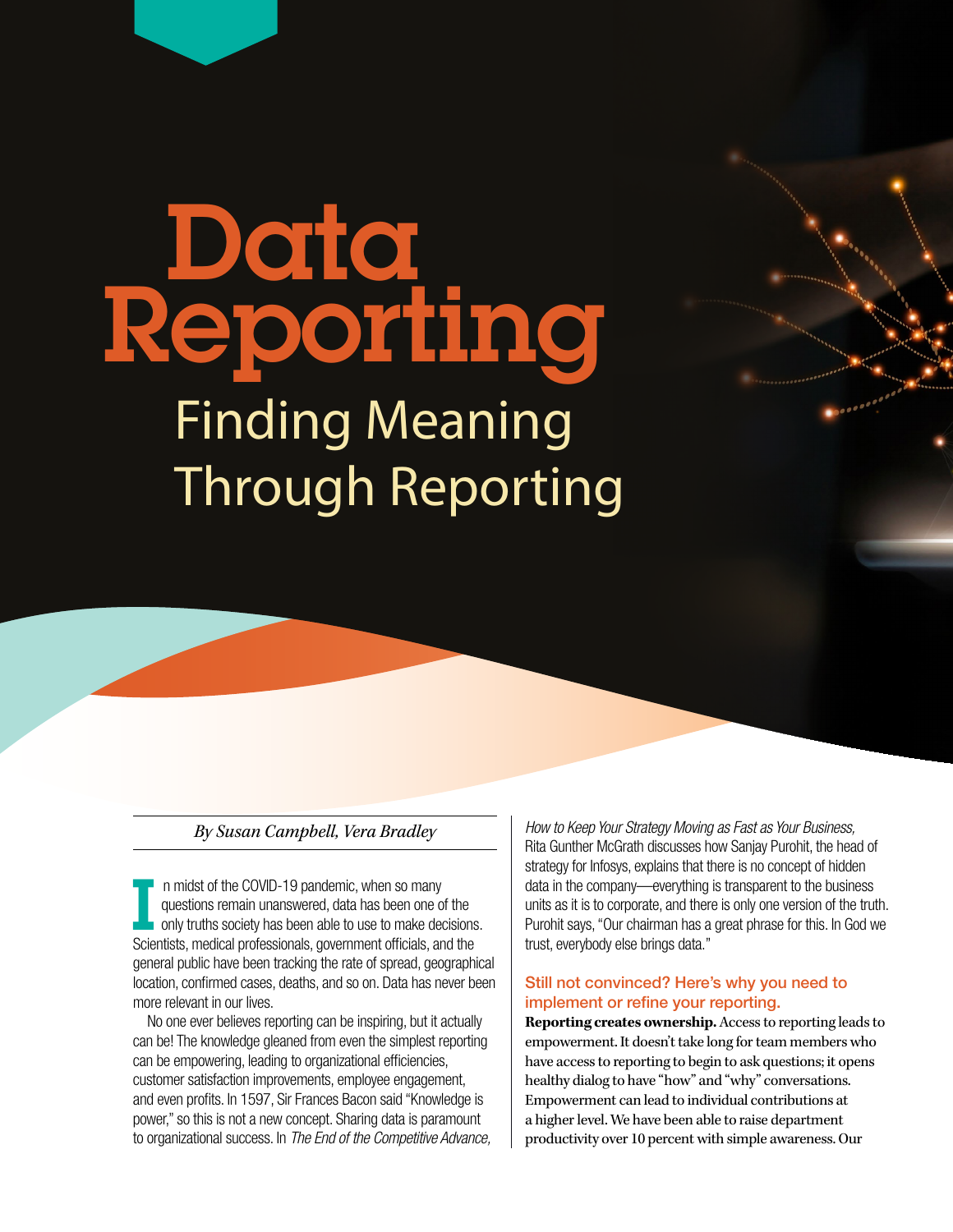

customer service representatives did not realize how much time they were putting themselves "away from desk" until we shared the report on their dashboard. Many of them were astonished. One simple efficiency translated to being available for our customers 10 percent more frequently. Ownership happens to be one of our organizational focuses. Last year, we launched a work from home program for our

The knowledge gleaned from even the simplest reporting can be empowering.

team members have the ability to work from home? How can anyone be as productive at home as they are at work? We launched the program as a pilot. To participate in the program, our team members had to be "certified." They had to provide proof of sufficient internet service, provide photos of their office workspace, and maintain an approved productivity. We were surprised at our original results. The reporting showed that our team members working from

customer service representatives. This was a new concept, and there were various concerns when we began to share the structure of the program. The first concern was our culture. How do we maintain our amazing culture when full-time

home were are actually more productive! At first, we thought perhaps it was an anomaly, but month after month, the results were the same. We've also maintained our culture. All of our team members are invested in the program. They want to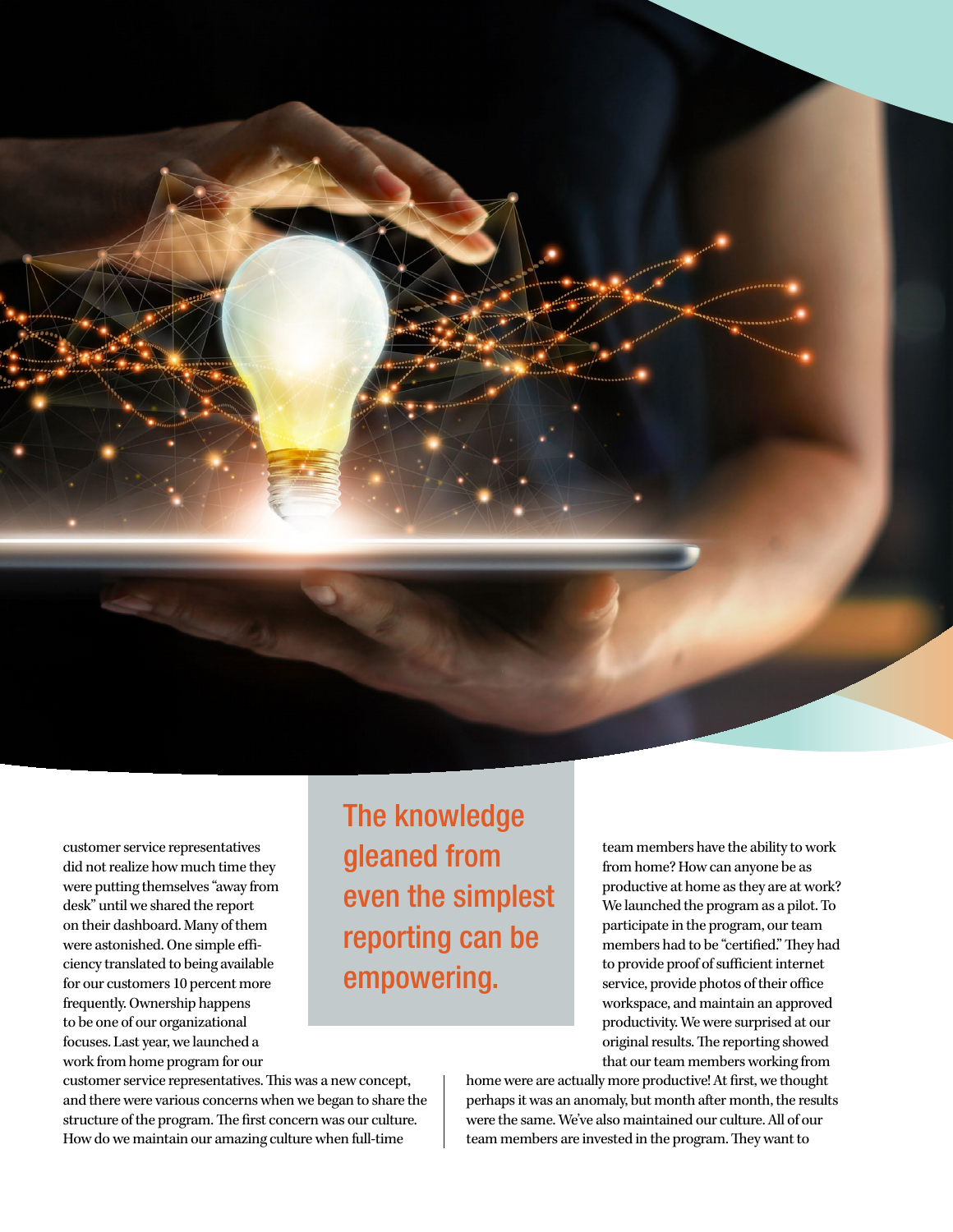continue to work from home and therefore, they want to be successful. It's a win/win that would not be possible without accurate, trusted reporting.

**Alignment of company objectives.** Collecting the data is important; however, communicating the data is equally important. Start with casual conversations if your culture is less formal. It's important to interpret the data, and there's no better way than to talk through details with co-workers. Everyone has a different perspective and priorities, even within your own department. The data will give you the opportunity to find the gaps and opportunities within your organization. The sooner you can begin to interpret the data, the sooner you will be on your way to make business improvements. It's only natural at times to challenge the data. These challenges can lead to more data and more analysis and ultimately improve a process by making it more efficient.

**One point of truth.** Reporting gives you the ability to find meaning in what you are doing. The numbers do not lie. One of our organizational goals is Customer Satisfaction (CSAT). We monitor it daily, passing feedback and suggestions along to departments that can make an

impact. Then we take it a step further, monitoring CSAT before and after a change in process or experience. For example, we started to see a drop in CSAT whenever a specific promotion was mentioned in one of our distribution channels. We updated the language on the promotion, and our CSAT grew 14 points within 30 days. The point of truth that reporting can give us can validate success. How many times have you spent hours working on a change, but you don't really have a way to know if it made an impact? Solid reporting gives you the ability to not only find opportunities but also measure success.

## Here's what you need to get started creating a focus on reporting in your organization.

**Simple is best—agree on what metrics are the most important to your culture.** Review your organization's mission, vision, goals, and strategies. In our Contact Center, we look at average handle time (AHT), but we do not use it as a metric for our customer service representatives. Paramount in our culture is a need to solve the customer's issue no matter how long it takes. There are situations when a customer wants to share her recent